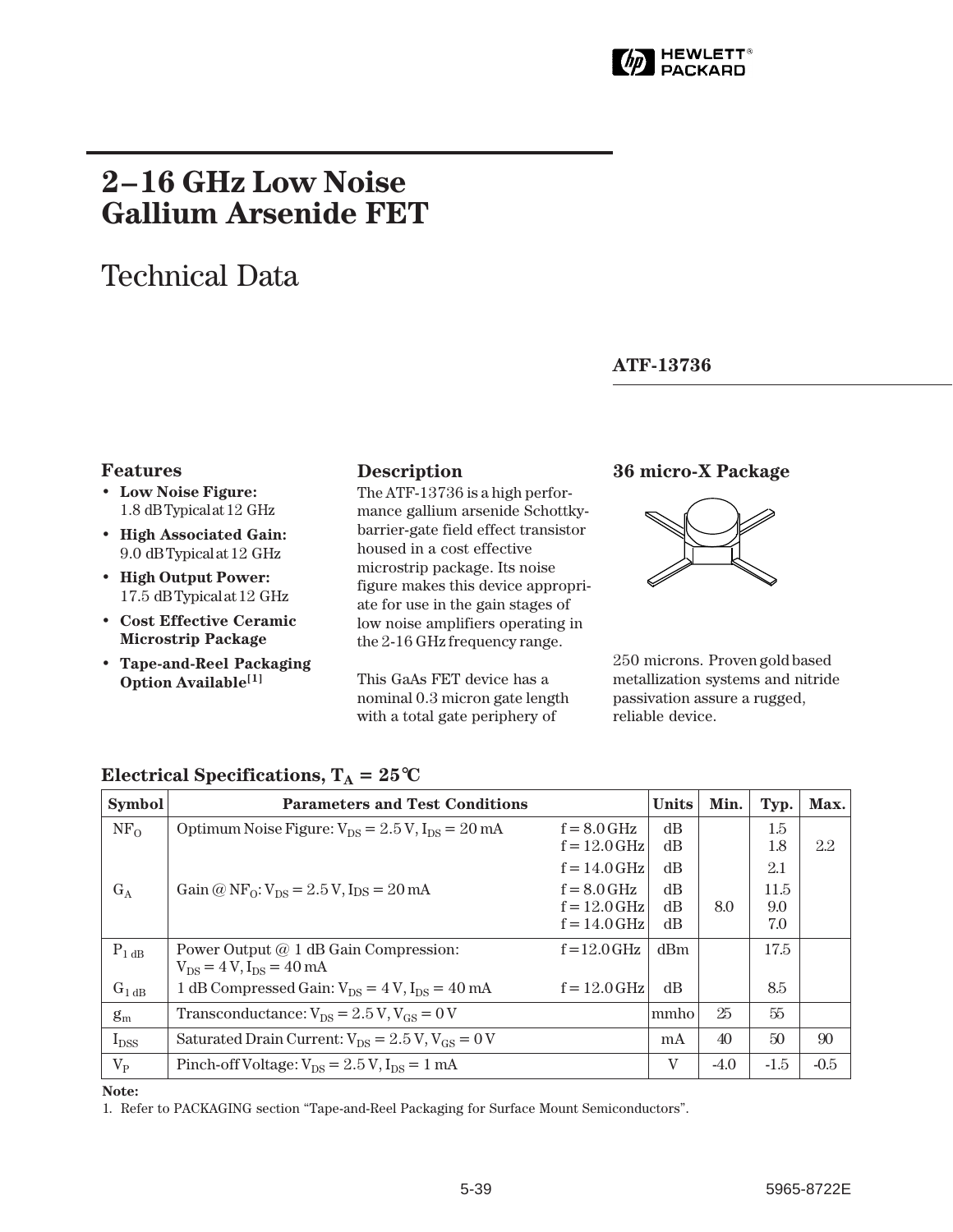| <b>Symbol</b> | <b>Parameter</b>                   | <b>Units</b> | Absolute<br>Maximum <sup>[1]</sup> |
|---------------|------------------------------------|--------------|------------------------------------|
| $\rm V_{DS}$  | Drain-Source Voltage               | V            | $+5$                               |
| $\rm V_{GS}$  | Gate-Source Voltage                | v            | -4                                 |
| $\rm V_{GD}$  | Gate-Drain Voltage                 | V            | -6                                 |
| $I_{DS}$      | Drain Current                      | mA           | $I_{DSS}$                          |
| $P_T$         | Power Dissipation <sup>[2,3]</sup> | mW           | 225                                |
| $T_{CH}$      | <b>Channel Temperature</b>         | $\circ$ C    | 175                                |
| $T_{STG}$     | Storage Temperature <sup>[4]</sup> | $\circ$ C    | $-65t0 + 175$                      |

#### **ATF-13736 Absolute Maximum Ratings**

| <b>Thermal Resistance:</b>  | $\theta_{\rm ic} = 400\,^{\circ}\text{C/W};$ $T_{\rm CH} = 150\,^{\circ}\text{C}$ |
|-----------------------------|-----------------------------------------------------------------------------------|
| Liquid Crystal Measurement: | 1 $\mu$ m Spot Size <sup>[5]</sup>                                                |

#### **Part Number Ordering Information** more information.

| <b>Part Number</b> | <b>Devices Per Reel</b> | <b>Reel Size</b> |  |  |
|--------------------|-------------------------|------------------|--|--|
| ATF-13736-TR1      | 1000                    | <b>1711</b>      |  |  |
| ATF-13736-STR      |                         | strip            |  |  |

#### **ATF-13736 Noise Parameters:**  $V_{DS} = 2.5 V$ ,  $I_{DS} = 20 mA$

| Freq.      | NF <sub>0</sub> | opt |        |          |
|------------|-----------------|-----|--------|----------|
| <b>GHz</b> | dB              | Mag | Ang    | $R_N/50$ |
| 4.0        | $1.1\,$         | .71 | 102    | .10      |
| 6.0        | 1.3             | .55 | 147    | .07      |
| 8.0        | 1.5             | .46 | $-144$ | .19      |
| 12.0       | 1.8             | .50 | $-40$  | .88      |
| 14.0       | $2.1\,$         | .52 | $-2$   | 1.17     |

## **ATF-13736 Typical Performance,**  $T_A = 25^{\circ}C$



**Figure 1. Optimum Noise Figure and Associated Gain vs. Frequency.**  $V_{DS} = 2.5V$ ,  $I_{DS} = 20$  mA,  $T_A = 25$ °C.



**Figure 2. Insertion Power Gain, Maximum Available Gain and Maximum Stable Gain vs. Frequency.**   $V_{DS} = 2.5 V, I_{DS} = 20 mA.$ 

#### **FREQUENCY (GHz) GAIN (dB) |S21|2 MSG MSG MAG 2.0 4.0 6.0 8.0 10.0 12.0 16.0 25 20 15 10 5 0**

**Figure 3. Insertion Power Gain, Maximum Available Gain and Maximum Stable Gain vs. Frequency.**   $V_{DS} = 2.5 V, I_{DS} = 20 mA.$ 

#### **Notes:**

- 1. Permanent damage may occur if any of these limits are exceeded.
- 2. T<sub>CASE</sub> TEMPERATURE =  $25^{\circ}$ C.
- 3. Derate at 2.5 mW/°C for  $T_{CASE}$  > 85 $\degree$ C.
- 4. Storage above +150°C may tarnish the leads of this package making it difficult to solder into a circuit. After a device has been soldered into a circuit, it may be safely stored up to 175°C.
- 5. The small spot size of this technique results in a higher, though more accurate determination of  $\theta_{\text{ic}}$ than do alternate methods. See MEASUREMENTS section for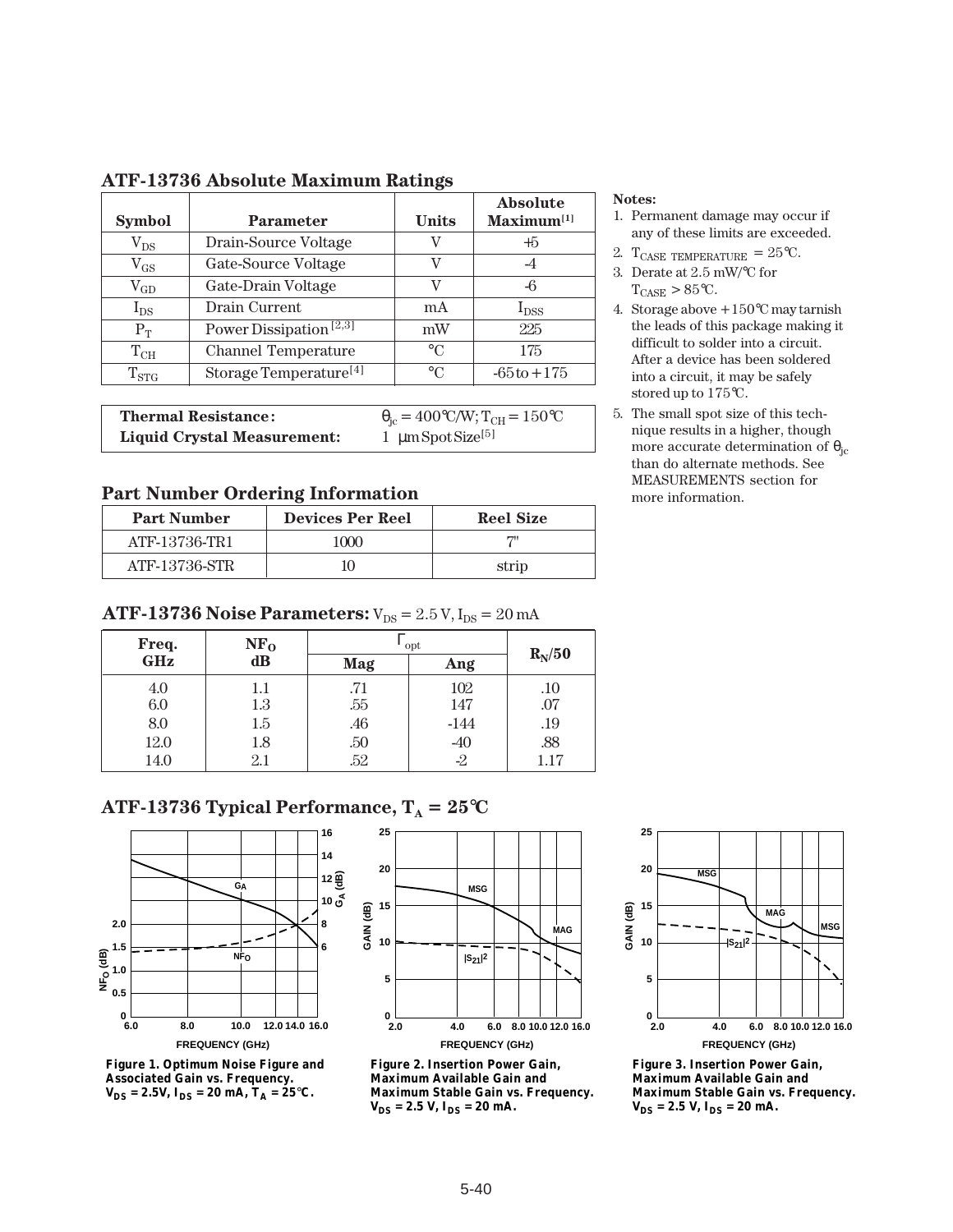| Freq. |      | $S_{11}$ |          | $S_{21}$ |        | $S_{12}$      |      |        | $S_{22}$ |        |
|-------|------|----------|----------|----------|--------|---------------|------|--------|----------|--------|
| GHz   | Mag. | Ang.     | $\bf dB$ | Mag.     | Ang.   | $\mathbf{dB}$ | Mag. | Ang.   | Mag.     | Ang.   |
| 2.0   | .94  | $-46$    | 11.0     | 3.56     | 128    | $-26.4$       | .048 | 55     | .59      | $-36$  |
| 3.0   | .86  | $-70$    | 10.2     | 3.23     | 109    | $-25.2$       | .055 | 40     | .57      | $-47$  |
| 4.0   | .84  | $-90$    | 9.8      | 3.08     | 91     | $-23.1$       | .070 | 31     | .56      | $-55$  |
| 5.0   | .77  | $-110$   | 9.6      | 3.02     | 69     | $-20.9$       | .090 | 18     | .52      | $-63$  |
| 6.0   | .68  | $-135$   | 9.9      | 3.14     | 51     | $-19.3$       | .109 | 7      | .47      | -75    |
| 7.0   | .59  | $-170$   | 9.9      | 3.13     | 24     | $-18.0$       | .126 | $-12$  | .39      | $-92$  |
| 8.0   | .54  | 149      | 9.5      | 2.99     | $-1$   | $-17.6$       | .132 | $-27$  | .30      | $-112$ |
| 9.0   | .56  | 112      | 8.8      | 2.75     | $-22$  | $-16.9$       | .143 | -43    | .19      | $-121$ |
| 10.0  | .58  | 86       | 8.1      | 2.53     | $-43$  | $-16.4$       | .152 | $-58$  | .11      | $-140$ |
| 11.0  | .60  | 63       | 7.6      | 2.41     | $-66$  | $-16.5$       | .149 | $-73$  | .09      | 92     |
| 12.0  | .64  | 39       | 7.0      | 2.24     | $-90$  | $-17.1$       | .140 | $-81$  | .15      | 47     |
| 13.0  | .68  | 20       | 6.4      | 2.08     | $-106$ | $-17.6$       | .132 | -90    | .19      | 21     |
| 14.0  | .70  | 9        | 6.0      | 1.99     | $-130$ | $-18.0$       | .126 | $-97$  | .19      | $-3$   |
| 15.0  | .72  | $-1$     | 5.2      | 1.83     | $-145$ | $-18.2$       | .123 | $-111$ | .15      | $-26$  |
| 16.0  | .74  | $-17$    | 4.6      | 1.70     | $-177$ | $-18.4$       | .120 | $-129$ | .11      | -34    |

**Typical Scattering Parameters, Common Emitter,**  $Z_0 = 50 \Omega$ **,**  $T_A = 25 \text{°C}$ **,**  $V_{DS} = 2.5 \text{ V}$ **,**  $I_{DS} = 20 \text{ mA}$ 

**Typical Scattering Parameters,** Common Emitter,  $Z_0 = 50 \Omega$ ,  $T_A = 25 \text{°C}$ ,  $V_{DS} = 4 \text{V}$ ,  $I_{DS} = 40 \text{ mA}$ 

| Freq.      |      | $S_{11}$     |               | $S_{21}$ |        | $S_{12}$ |      |                | $S_{22}$ |        |
|------------|------|--------------|---------------|----------|--------|----------|------|----------------|----------|--------|
| <b>GHz</b> | Mag. | Ang.         | $\mathbf{dB}$ | Mag.     | Ang.   | dB       | Mag. | Ang.           | Mag.     | Ang.   |
| 2.0        | .88  | -44          | 13.5          | 4.73     | 130    | $-26.4$  | .048 | 64             | .67      | $-28$  |
| 3.0        | .76  | $-68$        | 13.0          | 4.47     | 107    | $-24.9$  | .057 | 52             | .61      | $-39$  |
| 4.0        | .68  | $-90$        | 12.4          | 4.19     | 86     | $-22.5$  | .075 | 39             | .57      | -46    |
| 5.0        | .56  | $-113$       | 12.0          | 4.00     | 66     | $-21.0$  | .089 | 32             | .52      | $-52$  |
| 6.0        | .42  | $-145$       | 11.8          | 3.90     | 44     | $-19.8$  | .102 | 21             | .44      | $-61$  |
| 7.0        | .37  | 161          | 11.5          | 3.74     | $20\,$ | $-18.6$  | .117 | $\overline{9}$ | .31      | $-75$  |
| 8.0        | .47  | 116          | 10.5          | 3.36     | $-3$   | $-17.9$  | .128 | $-5$           | .17      | $-95$  |
| 9.0        | .57  | 90           | 9.4           | 2.96     | $-23$  | $-17.2$  | .138 | $-19$          | .05      | $-143$ |
| 10.0       | .63  | 70           | 8.9           | 2.77     | $-41$  | $-17.4$  | .135 | $-28$          | .06      | 128    |
| 11.0       | .69  | 51           | 7.9           | 2.47     | $-63$  | $-17.7$  | .131 | $-39$          | .17      | 100    |
| 12.0       | .77  | 33           | 7.1           | 2.26     | $-82$  | $-18.0$  | .126 | $-52$          | .26      | 75     |
| 13.0       | .82  | 21           | 6.0           | 2.00     | $-101$ | $-18.6$  | .118 | -65            | .35      | $62\,$ |
| 14.0       | .85  | 13           | 5.4           | 1.86     | $-117$ | $-19.2$  | .110 | -75            | .39      | 54     |
| 15.0       | .83  | $\mathbf{1}$ | 4.8           | 1.73     | $-134$ | $-19.7$  | .104 | $-83$          | .41      | 49     |
| 16.0       | .81  | $-17$        | 4.4           | 1.65     | $-154$ | $-19.8$  | .102 | $-103$         | .42      | 41     |

A model for this device is available in the DEVICE MODELS section.